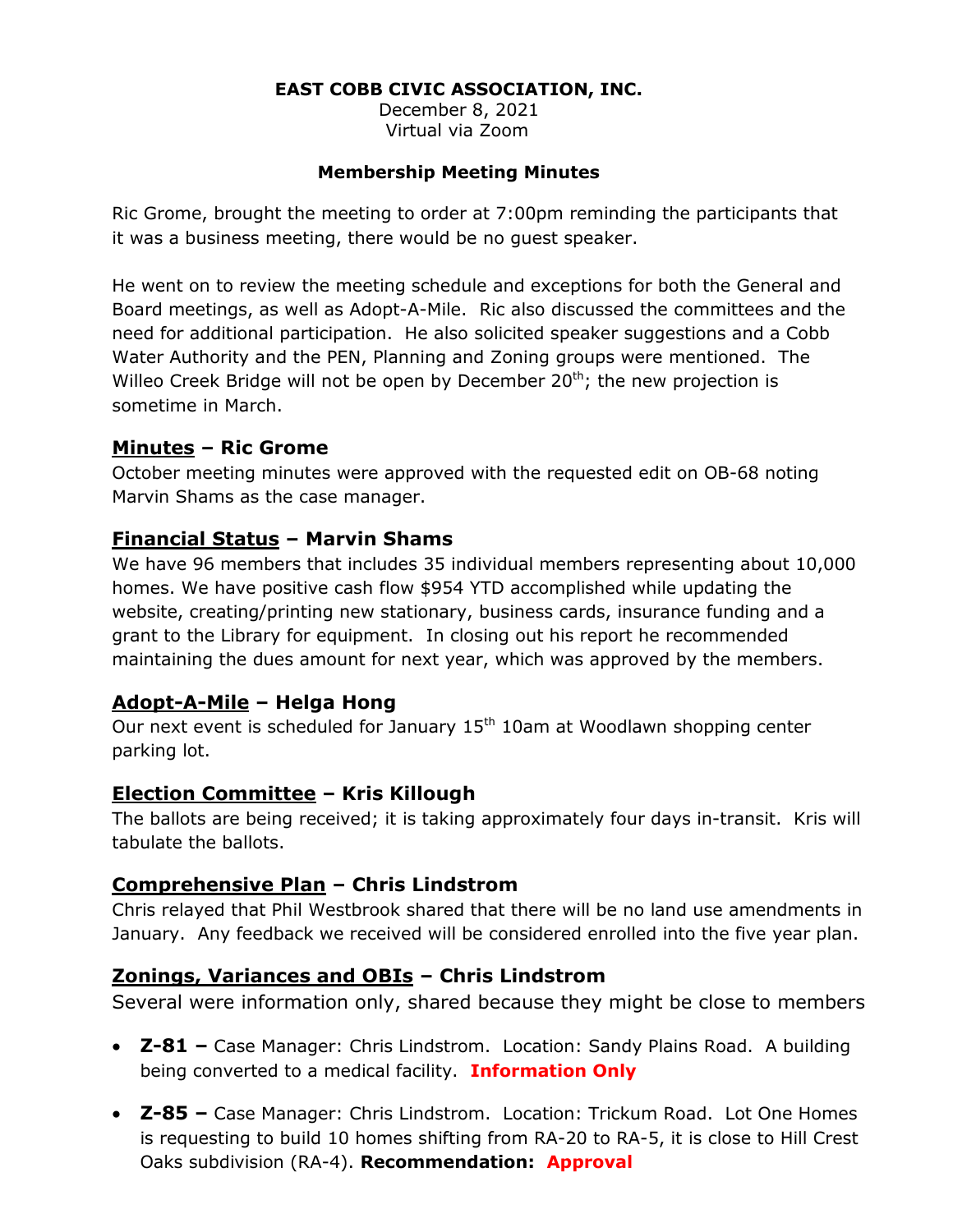- **V-3 (2022)**  Case Manager: Chris Lindstrom. Location: 2733 Ellery Road. The request is to add a swimming pool and there will be a reduction in impervious services. They are not members and we are not going to provide recommendation. **Information Only**
- **V-129** Case Manager: Chris Lindstrom. Location: East Cobb Drive & Roswell Road. This is former BB&T site being converted to a restaurant, reducing the number of parking spots from 57 to 50. The application is being continued from November and will be pushed again to November. **Recommendation: No Action**
- **V-140** Case Manager: Marvin Shams. Location: Johnson Ferry Road. This is the site of the old Wells Fargo bank; the applicant would like to demolish the bank and convert the space to a restaurant. The two concerns are ensuring there is sufficient parking and impervious surfaces. **Recommendation: No Approval with Stipulations**
- **V-141** Case Manager: Kris Killough. Location: Creekstone Way. The applicant is adding a third garage, the rest of the area is tear-downs and they promised the original owner that they would not demolish the original structure. The neighbors are okay with the request. **Recommendation: No Action**
- **OB-70 –** Case Manager: Chris Lindstrom. Location: 3535 Shallowford Road. The applicant is the Edenton Homeowners Association, it is a gated community and they are members. They would like o remove 42 oak trees. They are small and are not doing well and the underlying landscaping is suffering as well. Gibbs Landscaping has written a letter supporting the approach. **Recommendation: No Action**
- **OB-71 –** Case Manager: Chris Lindstrom. Location: Lulworth Lane. The applicant would like to add a pool, increasing the impervious surfaces. **Information Only**
- **OB-75 –** Case Manager: Ric Grome. Location: Mt. Bethel Christian Academy. The applicant has requested to relocate an existing and accepted field house, relocate parking and add an additional 31 spaces. The siteplan shows several other things and is incomplete. Ric and Jill met with Kevin Moore (their Attorney) regarding the other items. We have requested an additional detail on structures, an elevation, and to schedule a meeting with the neighboring homeowners. The applicant has been told in the past to provide a complete site plan and this latest application is in violation of that requirement. **Recommendation: Denial**

# **Other Business -**

Concerns were raised about the new zoning system. It was shared that there is not an ability to go back to the old system and that the variances and OBIs have been delayed in shifting to the system.